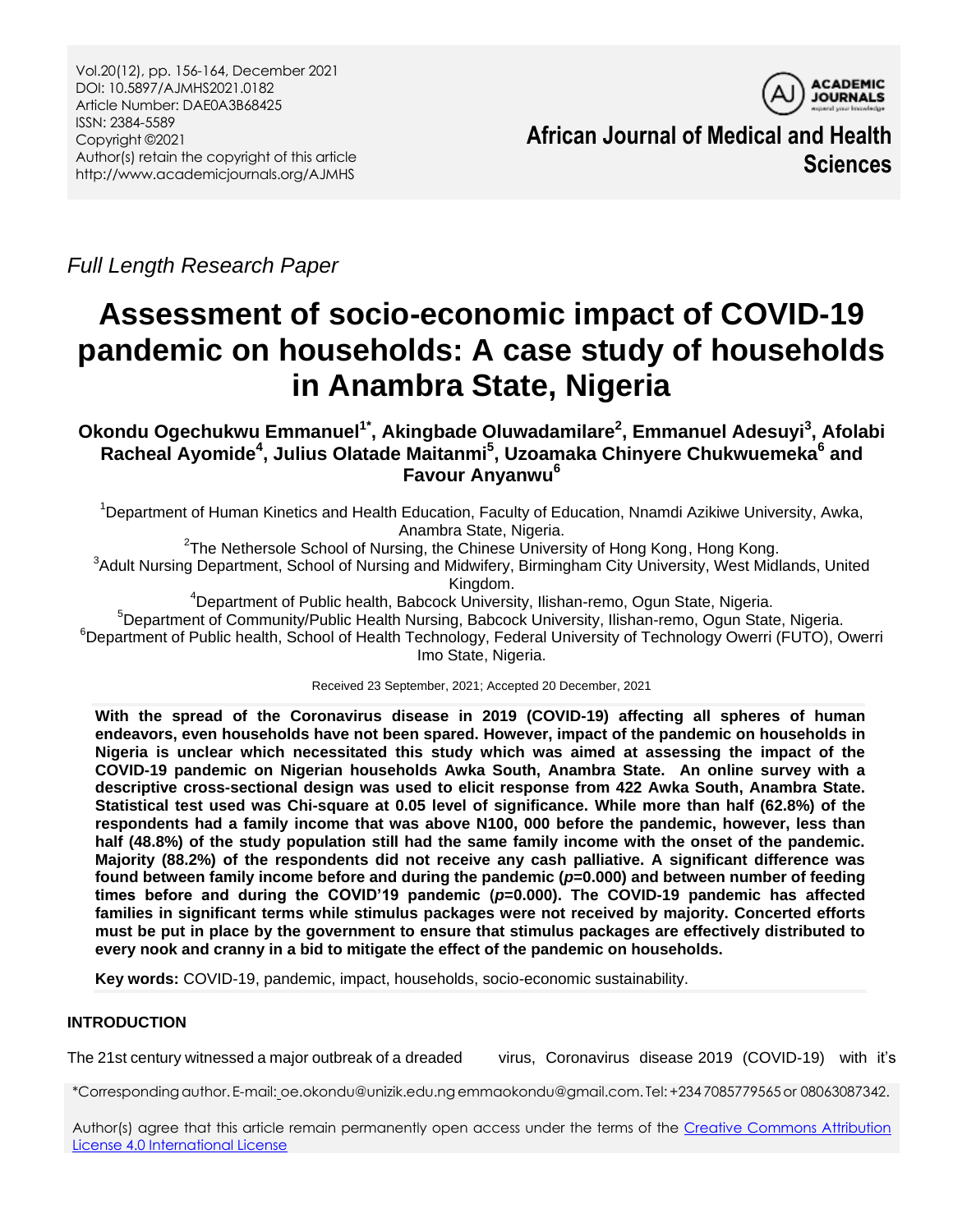resultant effect on all individuals in the different parts of the world (Xiong et al., 2020). Though some professionals (like health workers) are the front liners and were psychologically affected and supported, each household too was impacted by this virus (Xiong et al., 2020). The effect of this COVID-19 has been traced to affect all areas of life including finance/economy, social, and psychological.

All aspects of human lives have been profoundly disturbed by the COVID-19 pandemic, therefore creating multiple challenges (Pietromonaco and Overall, 2020). These challenges have been found to influence the relationships at the household level (Pietromonaco and Overall, 2020). A number of physical health challenges and psychological disorders have been traced to the COVID-19 pandemic (Salari et al., 2020).

The psychological state of the general populace was adversely affected during the COVID-19 pandemic (Vindegaard and Benros, 2020). Studies have shown that the COVID-19 has psychological impact on the citizens of different countries (Cullen et al., 2020; Dubey et al., 2020). The impact of covid-19 includes moderate to severe anxiety, mass hysteria, and depressive disorders, sleep disorders and post-traumatic stress disorder (Dubey et al., 2020; Giorgi et al., 2020; Preti et al., 2020) "Coronaphobia" which is described as the fear of COVID-19 is also part of the psychological effect caused by the COVID-19 pandemic (Vindegaard and Benros, 2020). Therefore, assessment and monitoring of the population"s mental health become pertinent (Salari et al. 2020).

The psychosocial effect of COVID-19 is seen in households globally but mostly hit the children because of the lockdown at homes (Ghosh et al., 2020). Lack of outdoor activities resulting from school closure and lockdown impact the psychosocial aspects of the children and the household at large. There are long-term psychosocial consequences of the pandemic (Marazziti et al., 2020). The financial losses and the economic burden of the pandemic are also not left out (Vindegaard and Benros, 2020). According to (Ferneini, 2020), the COVID-19 pandemic has an impact on every aspect of the global economy and may even lead to global recession. Financial downturn on all households has been caused by the pandemic. (Mossa-Basha et al., 2020; Wang and Tang 2020) opined that COVID-19 pandemic has long-term socioeconomic influence on the people and the environment where they live. This impact did not spare the social and the working environment as physical distancing, isolation, lockdowns and suspensions of all activities were adopted thereby affecting the financial income of the citizens, causing fear and anxiety about the future (Giorgi et al., 2020). Quality of life and well-being have been affected by the quarantines (Barrientos et al., 2021).

Some risk factors were identified to increase the impact of COVID-19 pandemic by (Xiong et al., 2020) which include gender (female), age less than 40 years, relatives

with COVID-19, chronic or psychiatric illnesses, poor-selfrelated health, unemployment, and exposure to social media or news about COVID-19. Other risk factors include altered sleep pattern, social interaction habits, poor nutritional status, abuse of psychotropic drugs, COVID-19 clinical diagnosis, and losing a relative to COVID-19 (Vindegaard and Benros, 2020; Leira-Sanmartín et al., 2021). Long periods of isolation, uncertainty of the future and job insecurity were found to worsen the psychological condition of people during the pandemic (Giorgi et al., 2020).

It is against the foregoing that the study aimed to assess the impact of COVID-19 on household in Nigeria.

#### **MATERIALS AND METHODS**

#### **Study design and population**

Responses (422) were obtained from the online-based survey using convenience sampling technique to assess the impact of COVID-19 pandemic on households in Awka, Anambra State, Nigeria. The study was conducted between July 2020 and September 2020 in Awka South, Anambra State Nigeria. Awka is a metropolitan, the capital of Anambra State; inhabited by mostly Igbo ethnic group in the eastern region in Nigeria, the people are mostly traders and business owners and a handful working with the public sector.

#### **Sample size calculation**

The sample size for this study will be determined using Cochran formula (Cochran, 1977).

$$
n = \frac{z^2 \times p \times q}{e^2}
$$

where Z is 1.96 at confidence interval of 95%, S is the sample size, E is the desired level of precision 0.05, Q value is 0.5, and P is the population proportion of 0.5.

$$
\frac{1}{\pi} = \frac{z^2 \times p \times q}{e^2}
$$
\n(1.96<sup>2</sup>)×0.5×0.5\n(0.05)<sup>2</sup> = 
$$
\frac{(1.962)×0.25}{0.0025} = 384.16
$$

Adding 10% attrition or non-response rate to the calculated size,  $384 + 38 = 422$ .

#### **Study variables**

The variables for consideration to determine the impact of COVID-19 on household include livelihood, food security, assess to cash and markets, income earners, and family size were considered for this study while socio-demographic characteristics considered were; age, gender, marital status, employment status, employer, and state of residence were considered.

#### **Data collection and management**

The data generated were transformed into codes and analysed using Statistical Package for Social Sciences (SPSS) IBM version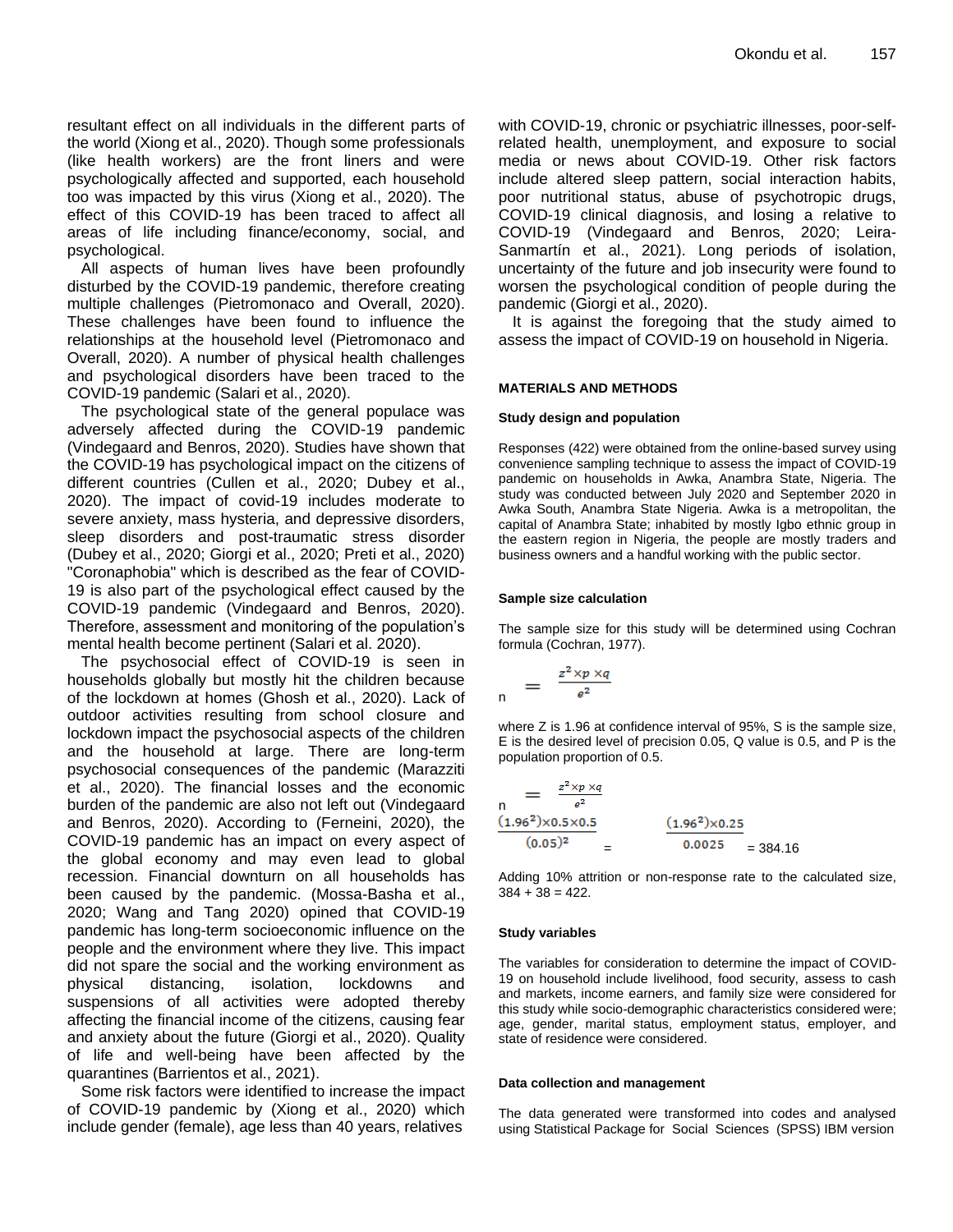23. Counts and percentages computed to describe the baseline data, and Chi square analysis computed to assess the relationship between socio-economic variables and the impact of COVID-19 Pandemic on Nigerian Households at 0.05 level of significance.

## **RESULTS AND DISCUSSION**

Table 1 indicates that 61.4% (259) of the respondents were females, 38.2% (161) were males. 58.7% (248) of the respondents were between the ages of 15 and 29, 28.6% (121) were between the ages of 30 and 44, 10.9% (46) were between the ages of 45 and 59 while 2.8% (7) were between 60 and above. 47.4% (200) of the respondents were employed, 14% (59) were selfemployed, and 33.6% (142) were students while 5% (21) were unemployed. On the account of marital status 39.6% (167) of the respondents were married, 59.5% (251) were single. 26.8% (113) of the respondents had a family size of 1-2, 38.6% (163) were 4-6. 54% (228) of the respondents do not have family members living with them while 46% (194) had extended family members living with them. 17.3% (73) had 2 and 48.1% (203) had none extended family living with them. 35.8% (151) of the respondents had 2 income earners in the family and 27.2% (115) had 1. 62.8% (265) of the respondents had incomes greater than 100000 before COVID"19, while 26.8% (113) between 55000 and 10000. 48.8% (206) of the respondents now have a total incomes more than 100000, and 25.1% (106) now earns 55000-100000.

Results from Table 2 show that 23.7% (100) of the respondents fed less than 3 times daily before the pandemic, 17.3% (73) fed 2 times daily and 58.1% (245) fed 3 times daily, consequently 4.3% (18) now feed once daily, 38.9% (164) now feed 2 times daily. 41.9% (177) now feed 3 times daily. Similarly 46.9% (198) of the respondents said that COVID"19 affected their income through salary reduction.

On the account of stocking home with food stuffs, 66.6% (281) of the respondents said they stocked their home with foodstuffs before the lockdown while 33.4% (141) did not. Of the 33.4% (141) that did not stock their home with foodstuffs, 9.7% (41) said they could not because the stores were closed due to the lockdown, 5.2% (22) could not because of insufficient funds and 0.2% (1) because they had no earning at all. Similarly, 12.3% (52) of the respondents shopped for all things they needed, 0.5% (2) shopped for clothes only, and 12.3% (52) shopped for food and clothes while 74.9% (316) shopped for food only. 14.5% (61) shopped for food daily, 19% (80) monthly and 66.6% (281) weekly. 4.5% (19) shopped for other items daily, 42.9% (181) shopped monthly, 24.9% (105) weekly while 27.7% (117) never shopped for other things. More so, 5.9% (25) of the respondents said they were alone during the pandemic, 0.5% (2) was with their colleagues, 88.7% (374) were with family and 5% (21) were with friends. 8.1% (34) of the respondents believed that COVID"19 was a blessing

because their business improved, 7.6% (32) called it a blessing because they had all the family members around, 55% (232) believed it to be a curse because their business came crumbling and 29.4% (124) believed it is a curse because it separated their family.

Consequently, 29.9% (126) of the respondents studied most of the time during the lockdown, 23.5% (99) watched movies, 27.5% (116) worked, surviving during the pandemic was of a great concern; 55.7% (235) of the respondents said that they sometimes get bored during lockdown, and 5.9% (34) never did. Information on COVID-19 accounts for 65.2% (275) social media information among respondents 28.2% (119) from television and 6.7% (28) from radio. 23.2% (98) of the respondents knew persons diagnosed with COVID"19 and 76.8% (324) did not. 64.5% (272) of the respondents did not receive any relief package due to COVID lockdown. 91.5% (386) never received any cash palliatives. 1.7% (7) of the respondents received a quarter bag of rice, 1.7% (7) received a rubber of garri (cassava flakes) while 96.7% (408) never received items palliatives. In an emergency, 78.4% (331) of the respondents said they would not call. On salvaging the situation brought by COVID-19, only 3.3% (14) of the respondents received item palliatives monthly, 65.4% (276) of the respondents agreed that the curfew was good. Similarly, 61.6% (260) thinks that the government is justified by their action. There were several responses to the question "How has the curfew affected your household?" as this was an open-ended question. The following responses were gathered: "After my answer what will be your solution. Of course badly", "Badly", "Been at home but a means of income should be provided", "Find it difficult to go out to buy things or even supply our goods', 'I can't travel', 'I live with my aunt not my actual family', 'Increase in food products', 'It didn't have any effect on us cause we are always indoors', 'It has brought the family closer", "It has made us to be out of School", "It prevents my parents from staying outside late", "Low income was experienced", "Malnutrition", "Movement restrictions leading to financial stagnation", "incessant waste on data subscriptions', 'Never had need to move at nights', 'No way', 'Not been able to go about our daily activities', 'Not in any way', 'Not much', 'Positively', 'Reduction in income', 'The prices of items have greatly increased", "There have been the positive and the negatives', 'We can't feed well', 'We can't move around like we do sometimes'.

The study results indicate a relationship/significant difference between the respondent"s total family income as well as the number of feeding time before and during the pandemic. Also the age of the respondents have an effect on their perception of the curfew, impact and use of face mask during the COVID-19 pandemic.

However, there was no significant difference between the respondent"s state/county of residence and the cash and item palliative received during the COVID-19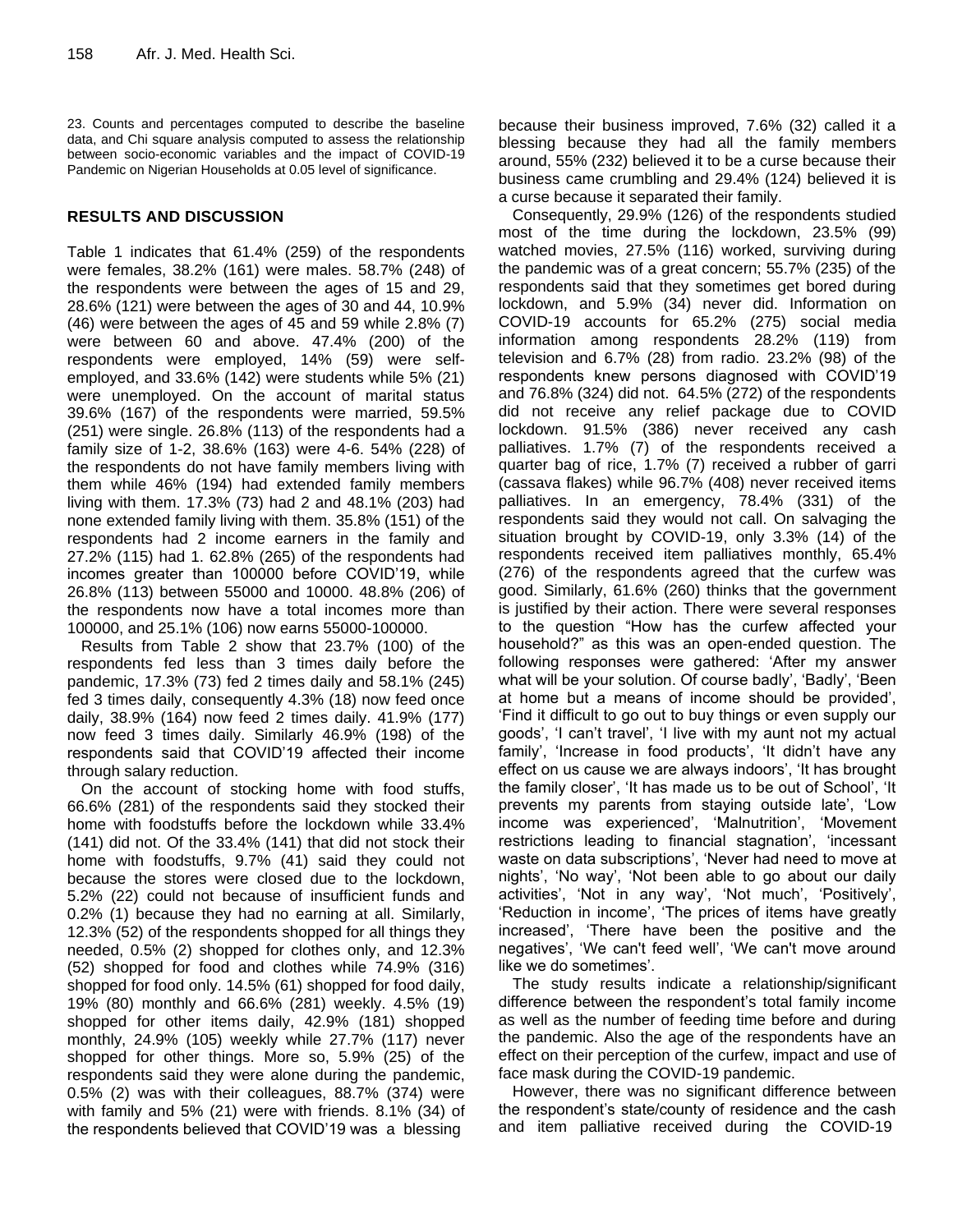**Socio-demographic variable Respondents (n=422) Frequency (n) % Age (years)** 30.18±11.15 **Gender**   $F$ emale  $259$  61.4 Male  $\qquad \qquad \qquad$  161  $\qquad \qquad$  38.2 Prefer not to say 0.5 **Employment Status** Student 233.6 Student 2002 142 33.6 Employed 200 47.4 Unemployed 5.0 Self-employed 14.0 **Family Size**  $1-2$  113 26.8  $3-5$  23.0  $4-6$  38.6 More than 6  $\overline{49}$  11.6 **Marital Status** Single 251 59.5 Second Contract of the Contract of the Contract of the Contract of the Contract of the Contract of the Contract of the Contract of the Contract of the Contract of the Contract of the Contract of the Contrac Married 2008 **Married** 2008 **167** 39.6 Divorced 1 0.2 Separated 2 0.5  $N$ idowed  $1$  0.2 **Are there extended family members living with you? (And/or friends)** No  $228$  54.0  $\gamma$ es 194 and 194 and 194 and 194 and 194 and 194 and 194 and 194 and 194 and 194 and 194 and 194 and 194 and 194 and 195 and 196 and 196 and 196 and 196 and 196 and 197 and 198 and 198 and 198 and 198 and 198 and 198 an **How many?** 1 86  $20.4$ 2 66 15.6  $3$  29 6.9 More than 3  $\qquad \qquad$  9.0 None 203 48.1 **How many income earners are in the family?** 1 115 27.2 2 151 35.8  $3$  59 14.0 More than 3  $\hphantom{\text{a}}\qquad \qquad \text{a}}$  14.7 None  $35$  8.3 **Total Family income (in NAIRA per month BEFORE COVID'19)**  $\leq$ 30000 2.4 >100000 265 62.8 30000-50000 34 8.1 55000-100000 113 26.8 **Total Family income (in NAIRA per month NOW)?**  $\approx$  30000 50 11.8  $>100000$  and the contract of the contract of the contract of the contract of the contract of the contract of the contract of the contract of the contract of the contract of the contract of the contract of the contract of 30000-50000 60 14.2 55000-100000 108 25.6

**Table 1.** Sampling study participants in Awka South, Anambra State, Nigeria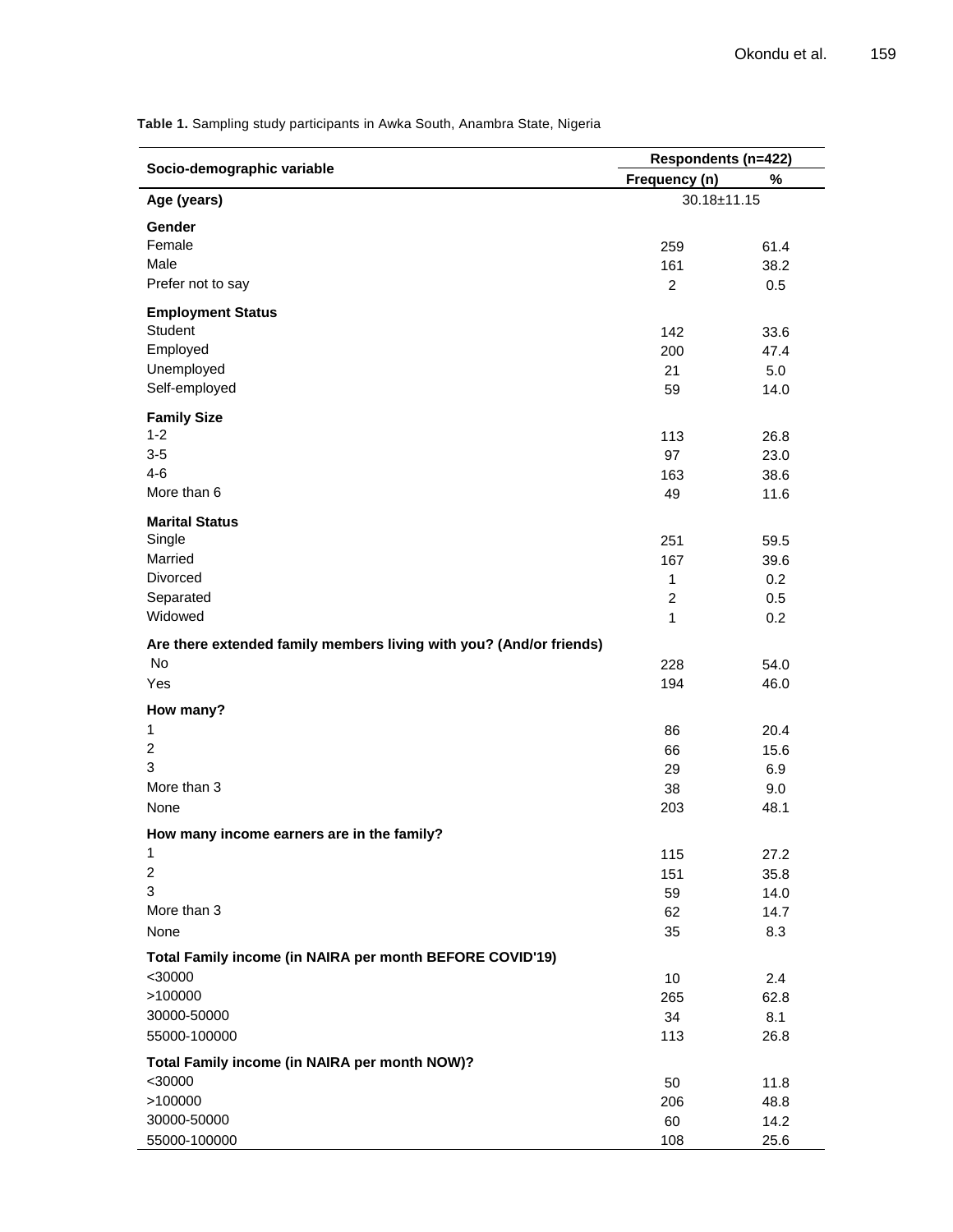**Table 2.** Impact of COVID"19 on study participants in Awka South, Anambra State, Nigeria; n=422.

|                                                              | Respondents (n=422) |      |  |
|--------------------------------------------------------------|---------------------|------|--|
| Statements for consideration                                 | Frequency (n)       | $\%$ |  |
| How many times did you feed before the pandemic?             |                     |      |  |
| >3                                                           | 100                 | 23.7 |  |
| 1                                                            | 04                  | 0.9  |  |
| 2                                                            | 73                  | 17.3 |  |
| 3                                                            | 245                 | 58.1 |  |
| How many times do you feed now?                              |                     |      |  |
| >3                                                           | 63                  | 14.9 |  |
| $\mathbf{1}$                                                 | 18                  | 4.3  |  |
| 2                                                            | 164                 | 38.9 |  |
| 3                                                            | 177                 | 41.9 |  |
| Did you stock your home with foodstuffs before the lockdown? |                     |      |  |
| <b>YES</b>                                                   | 281                 | 66.6 |  |
| <b>NO</b>                                                    | 141                 | 33.4 |  |
| If no, why didn't you stock?                                 |                     |      |  |
| Closed stores due to lockdown                                | 41                  | 9.7  |  |
| Insufficient funds                                           | 98                  | 23.2 |  |
| No earning at all                                            | 01                  | 0.2  |  |
| No response                                                  | 282                 | 66.8 |  |
|                                                              |                     |      |  |
| Do you use a facemask?                                       |                     |      |  |
| <b>YES</b><br><b>NO</b>                                      | 269                 | 63.7 |  |
|                                                              | 153                 | 36.2 |  |
|                                                              |                     |      |  |
| How frequently do you use a facemask?                        | 152                 | 36.0 |  |
| Daily<br>Occasionally                                        | 70                  | 16.6 |  |
| When amongst people                                          | 185                 | 43.8 |  |
| When at the market                                           | 06                  | 1.4  |  |
| When at work                                                 | 09                  | 2.1  |  |
|                                                              |                     |      |  |
| What do you shop during this pandemic?                       |                     |      |  |
| Food only                                                    | 316                 | 74.9 |  |
| Food and clothes                                             | 52                  | 12.3 |  |
| Clothes                                                      | 02                  | 0.5  |  |
| All combined                                                 | 52                  | 12.3 |  |
| How frequently do you shop for food?                         |                     |      |  |
| Daily                                                        | 61                  | 14.5 |  |
| Monthly                                                      | 80                  | 19.0 |  |
| Weekly                                                       | 281                 | 66.6 |  |
| How frequent do you shop for other items (other than food)?  |                     |      |  |
| Daily                                                        | 19                  | 4.5  |  |
| Monthly                                                      | 181                 | 42.9 |  |
| Weekly                                                       | 105                 | 24.9 |  |
| Never                                                        | 117                 | 27.7 |  |
| Who have you been with during this pandemic?                 |                     |      |  |
| Alone                                                        | 25                  | 5.9  |  |
| Colleague                                                    | 02                  | 0.5  |  |
| With family                                                  | 374                 | 88.7 |  |
| With friends                                                 | 21                  | 5.0  |  |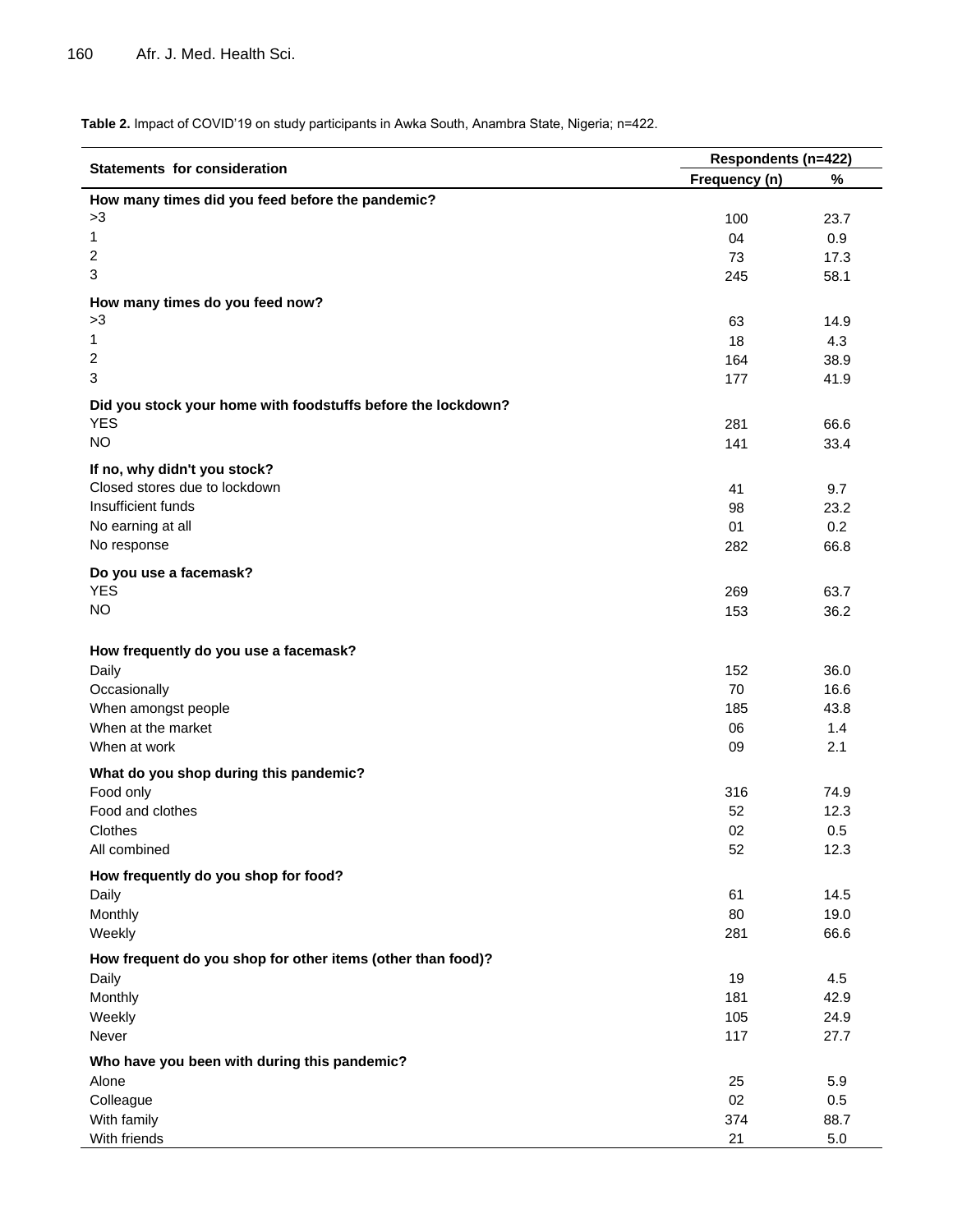**Table 2.** Contd.

| COVID'19 pandemic was rather?                                   |     |      |
|-----------------------------------------------------------------|-----|------|
| A blessing because business has improved                        | 34  | 8.1  |
| A blessing because I have all my family<br>members              | 32  | 7.6  |
| A curse because business came crumbling down                    | 232 | 55.0 |
| A curse because it separated my family                          | 124 | 29.4 |
| What do you do most of the time during the lockdown?            |     |      |
| Call friends                                                    | 01  | 0.2  |
| Sleep                                                           | 74  | 17.6 |
| Study                                                           | 126 | 29.9 |
| Watch movies                                                    | 99  | 23.5 |
| With family                                                     | 02  | 0.5  |
| Work                                                            | 116 | 27.5 |
| How often do you get bored during the lockdown?                 |     |      |
| Always                                                          | 102 | 24.2 |
| Never                                                           | 34  | 8.0  |
| Rarely                                                          | 51  | 12.1 |
| Sometimes                                                       | 235 | 55.7 |
| Where do you get most of your information about COVID'19?       |     |      |
| Radio                                                           | 21  | 5.0  |
| Social media                                                    | 275 | 65.2 |
| Television                                                      | 119 | 28.2 |
|                                                                 |     |      |
| Do you know anyone that has been diagnosed of COVID'19?         |     |      |
| <b>YES</b>                                                      | 98  | 23.2 |
| <b>NO</b>                                                       | 324 | 76.8 |
| Who is the person to you?                                       |     |      |
| Celebrities                                                     | 27  | 6.4  |
| Colleague                                                       | 105 | 24.9 |
| Family                                                          | 127 | 30.1 |
| Friend                                                          | 114 | 27.0 |
| Individual                                                      | 49  | 11.6 |
| From whom did you receive a relief package due to the lockdown? |     |      |
| Church                                                          | 42  | 10.0 |
| Employer                                                        | 29  | 6.9  |
| Individual                                                      | 58  | 13.7 |
| <b>NGO</b>                                                      | 21  | 5.1  |
| I did not receive any relief package                            | 272 | 64.5 |
| <b>Cash palliative received</b>                                 |     |      |
| < 5000                                                          | 28  | 6.6  |
| >10000                                                          | 15  | 3.6  |
| $5000 - 10000$                                                  | 07  | 1.7  |
| None                                                            | 372 | 88.2 |
|                                                                 |     |      |
| How frequent do you receive cash palliative?                    |     |      |
| Monthly                                                         | 29  | 6.9  |
| Weekly                                                          | 07  | 1.7  |
| Never                                                           | 386 | 91.5 |
| Items palliatives received?                                     |     |      |
| Quarter bag of rice                                             | 07  | 1.7  |
| Rubber of garri                                                 | 07  | 1.7  |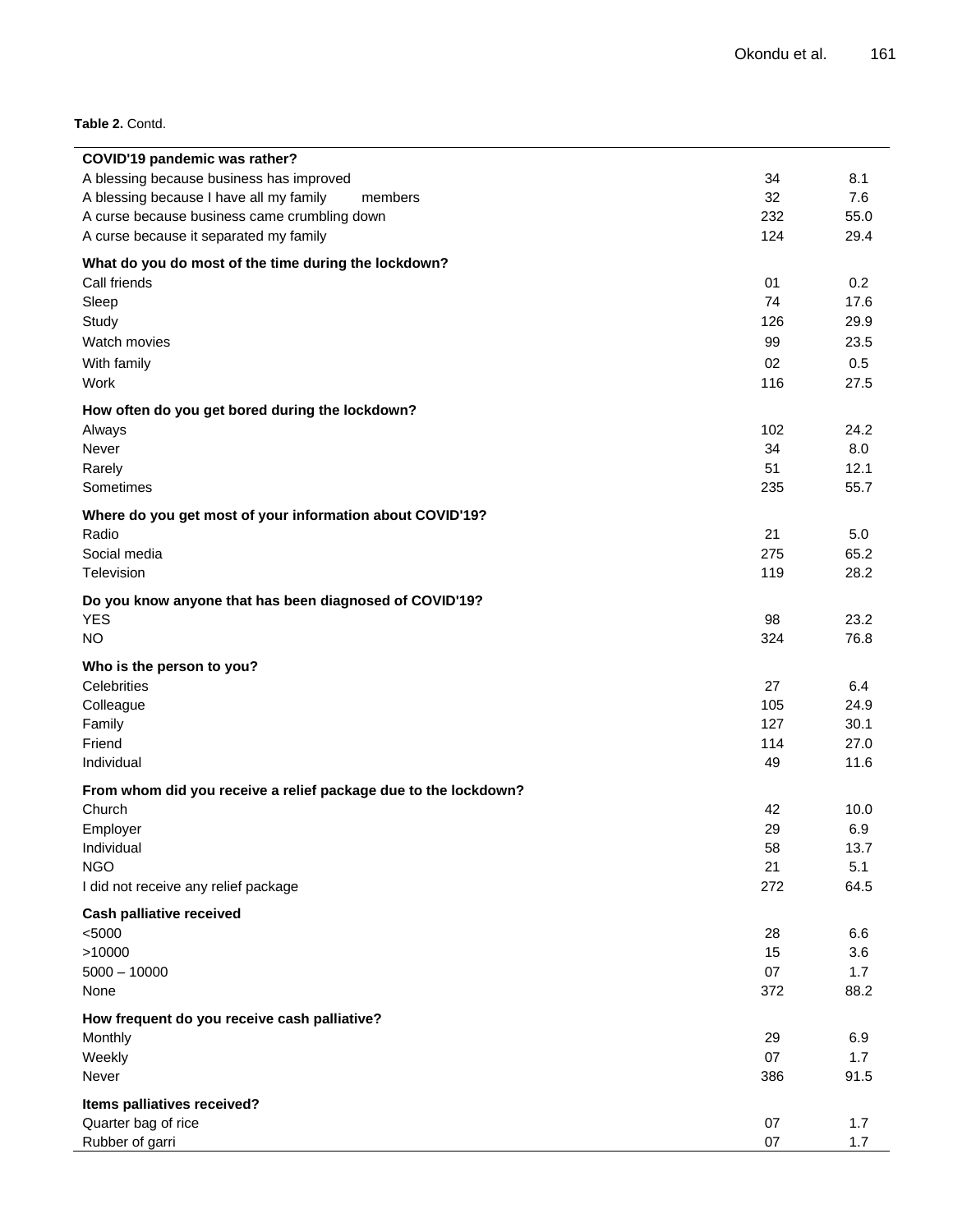**Table 2.** Contd.

| Never                                                                                       | 408 | 96.6 |
|---------------------------------------------------------------------------------------------|-----|------|
| How frequent do you receive item palliatives?                                               |     |      |
| Monthly                                                                                     | 14  | 3.4  |
| Never                                                                                       | 408 | 96.6 |
| Will you call the COVID'19 emergency lines if those close to you show symptoms of COVID'19? |     |      |
| <b>YES</b>                                                                                  | 331 | 78.4 |
| NO.                                                                                         | 91  | 21.6 |
| Do you think the curfew was a good way to reduce the spread of the virus?                   |     |      |
| <b>YES</b>                                                                                  | 276 | 65.4 |
| NO.                                                                                         | 146 | 34.6 |
| If yes to the above, do you think the government is justified by their actions?             |     |      |
| <b>YES</b>                                                                                  | 260 | 61.6 |
| NO.                                                                                         | 162 | 38.4 |
|                                                                                             |     |      |

pandemic. The gender of the respondents had no relationship with the perception of curfew and impact of the COVID-19 pandemic on different households (Table 3).

## **DISCUSSION**

This study was designed to assess the impact of COVID-19 pandemic on households in Anambra State, Nigeria. Results from the study reveal that before the pandemic, more than half (62.8%) of the respondents had a family income that was above N100,000. However, from the onset of the pandemic, less than half (48.8%) of the study population still had the same family income. Overall, the study showed that there was a significant difference between the respondents' total family income before and during the COVID"19 pandemic. This result was in consonance with the research by (Mossa-Basha et al., 2020) who found that the pandemic has resulted in a financial downturn on all households. This was also in line with the findings of Morgan and Trinh, 2021 in eight Asian countries where they also reported financial difficulties in households with the onset of the COVID-19 pandemic. Similarly, our study also revealed that while majority (81.8%) of the respondents were feeding at least 3 times daily before the pandemic, only a little above half (56.8%) of the respondents were able to maintain this way of lifestyle. This may be attributed to the financial downturn on households.

The financial stress imposed on households during the pandemic highlights the need for palliative measures to cushion the effect of the downturn. However, in our study, we found that majority (88.2%) of the respondents did not receive any cash palliative to cushion the effects of the lockdown. Similarly, most (64.5%) of the respondents also reported not receiving any form of relief package

during the pandemic. This is in line with the report of Eranga, 2020 who observed that residents of Lagos and Abuja, Nigeria lamented that stimulus packages by the government were not sincerely deployed and they were heavily politicized. It was however reported that members of the public in almost a third of the 36 states in Nigeria and the Federal Capital Territory resorted to looting of the warehouses as the looters carted away food items that they claimed were being hoarded so they could help share with their family and friends. Although the government responded to this by declaring that the items were kept in preparation for the possible second wave of the infection, members of the public decried this as they lamented that the items were locked up in stores while people were suffering (Orjinmo, 2020). This suggests that efforts should be geared towards appropriate administration and subsequent distribution of stimulus packages in Nigeria. A cross-country analysis of economic stimulus to the pandemic by (Siddik 2020), revealed that countries like Chile, Switzerland, Sweden, Netherlands and Croatia responded more adequately to the provision of stimulus package. Given the economic situation in Nigeria, more efforts should be geared towards better support from the government as the lack of support from neither the government nor other social institutions may have affected the quality of life and wellbeing of many of these households as suggested in a research by (Barrientos et al., 2021).

Also, results further revealed that socio-demographic characteristics such as age, gender and state of residence of respondents did not have a significant relationship on the impact of Covid-19 on households. These results were contrary to findings by (Xiong et al., 2020) which revealed that gender and age were risk factors to an increased impact of the COVID-19 pandemic.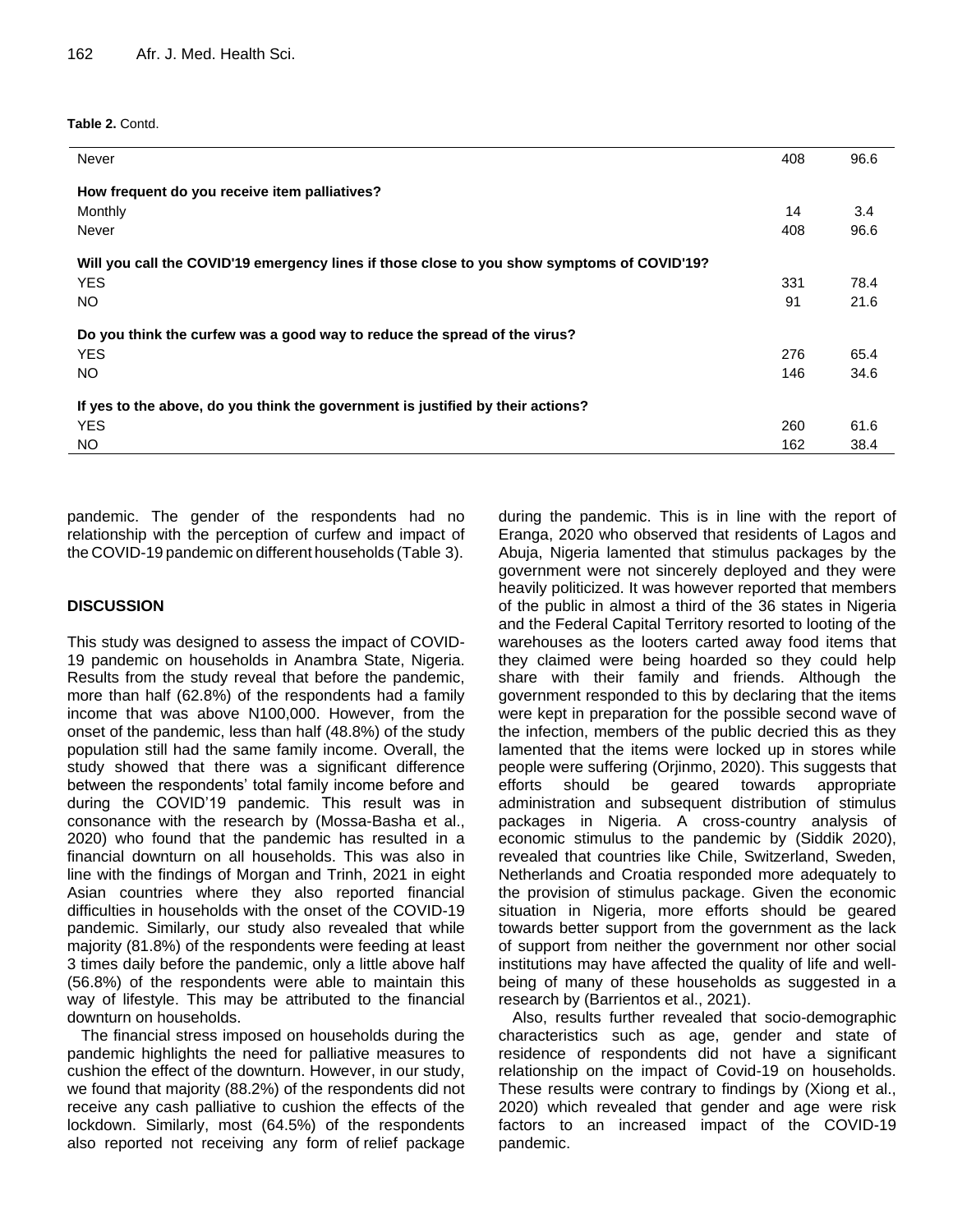**Table 3.** Factors influencing the socio-economic Impact of COVID-19 pandemic on households using a Chi-square test statistics.

| <b>Hypothesis/Variable</b>                                                        | df   |       | <b>P-Value</b> |
|-----------------------------------------------------------------------------------|------|-------|----------------|
| Total family income now per month * Total family income before COVID'19           | 12   | 309.1 | 0.000          |
| State/County of residence * Cash palliative received during the COVID'19 pandemic | 69   | 68.53 | 0.493          |
| State/County of residence * Item palliative received during the COVID'19 pandemic | 46   | 34.38 | 0.896          |
| Gender * Impact of COVID'19 on households                                         | 64   | 62.15 | 0.542          |
| Age * Impact of COVID'19 on households                                            | 1372 | 2642  | 0.000          |
| Number of feeding times before * During the COVID'19 pandemic                     | 9    | 156.0 | 0.000          |
| Age * use of facemask                                                             | 129  | 168.8 | 0.011          |

Furthermore, majority of the respondents reported that they were affected by the nationwide curfew as it had negative impact on their household both financially and socially. While some mentioned issues related to increased prices in food, consistent data subscription to stay up to date on information, and difficulty in doing business, others mentioned that being unable to travel, go to school or engage in other social activities was an issue.

### **Limitation of the study**

As this study was conducted online, this study did not capture data from those who do not have access to internet. Similarly, this study was based on self-report; it might have been subjected to social desirability bias where respondents tend to respond in a manner that will be viewed favorable by others. Hence, these limitations should be considered when interpreting these findings.

## **Conclusion**

This research has shown the significant effect of the COVID-19 pandemic on the financial state of households. It was also revealed that economic stimulus package did not reach majority of the respondents. Findings suggest that more efforts are needed by the government in providing needed stimulus package for the masses during the pandemic while ensuring that the palliative measures reach the citizens as at when due.

## **RECOMMENDATIONS**

(1) Economy wide assessment is needed to understand the impact of covid-19 on households.

(2) There is need for broader assessment outside of a lockdowns in comparison to other eastern parts of the country.

(3) Conscious effort is needed to reach the unreached during such time as covid-19 pandemic.

## **CONFLICT OF INTERESTS**

The authors have not declared any conflict of interests.

#### **REFERENCES**

- Barrientos J, Guzmán-González M, Urzúa A, Ulloa F (2021). Psychosocial impact of COVID-19 pandemic on LGBT people in Chile. Sexologies 30(1):e35-e41.
- Cullen W, Gulati G, Kelly BD (2020). Mental health in the Covid-19 pandemic. QJM: An International Journal of Medicine 113(5):311- 312.
- Dubey S, Biswas P, Ghosh R, Chatterjee S, Dubey MJ, Lavie CJ (2020). Diabetes and Metabolic Syndrome: Clinical Research and Reviews 14(5):779-788.
- Eranga IO (2020). COVID-19 Pandemic in Nigeria: Palliative Measures and the Politics of Vulnerability. International Journal of maternal and child health and AIDS 9(2):220.
- Ferneini EM (2020). The financial impact of COVID-19 on our practice. Journal of Oral and Maxillofacial Surgery 78(7):1047.
- Ghosh R, Dubey MJ, Chatterjee S, Dubey S (2020) Impact of COVID-19 on children: special focus on the psychosocial aspect. Minerva Pediatr 72:226.
- Giorgi G, Lecca LI, Alessio F, Finstad GL, Bondanini G, Lulli LG, Mucci N (2020). COVID-19-related mental health effects in the workplace: a narrative review. International Journal of Environmental Research and Public Health 17:7857.
- Leira-Sanmartín M, Madoz-Gúrpide A, Ochoa-Mangado E, Ibáñez Á (2021). Psychological Impact of COVID-19 Pandemic and Related Variables: A Cross-Sectional Study in a Sample of Workers in a Spanish Tertiary Hospital. International Journal of Environmental Research and Public Health 18:3608.
- Marazziti D, Pozza A, Di Giuseppe M, Conversano C (2020). The psychosocial impact of COVID-19 pandemic in Italy: A lesson for mental health prevention in the first severely hit European country. Psychol Trauma 12:531.
- Morgan P J, Trinh L Q (2021) Impacts of COVID-19 on Households in ASEAN Countries and Their Implications for Human Capital Development. *ADBI Working Paper1226. Tokyo*: Asian Development Bank Institute. [https://www.adb.org/publications/impacts-covid-19](https://www.adb.org/publications/impacts-covid-19-households-asean-countries) [households-asean-countries](https://www.adb.org/publications/impacts-covid-19-households-asean-countries)
- Mossa-Basha M, Deese J, Vincic D, Sahani DV (2020). Coronavirus disease 2019 (COVID-19): radiology department financial impact and planning for post-COVID recovery. Journal of the American College of Radiology 17:894.
- Orjinmo N (2020). Why Nigerian looters are targeting Covid-19 aid. BBC News*.* <https://www.bbc.com/news/world-africa-54695568>
- Pietromonaco PR, Overall NC (2020). Applying relationship science to evaluate how the COVID-19 pandemic may impact couples" relationships. American Psychologist 76(3):438.
- Preti E, Di Mattei V, Perego G, Ferrari F, Mazzetti M, Taranto P, Calati R (2020). The psychological impact of epidemic and pandemic